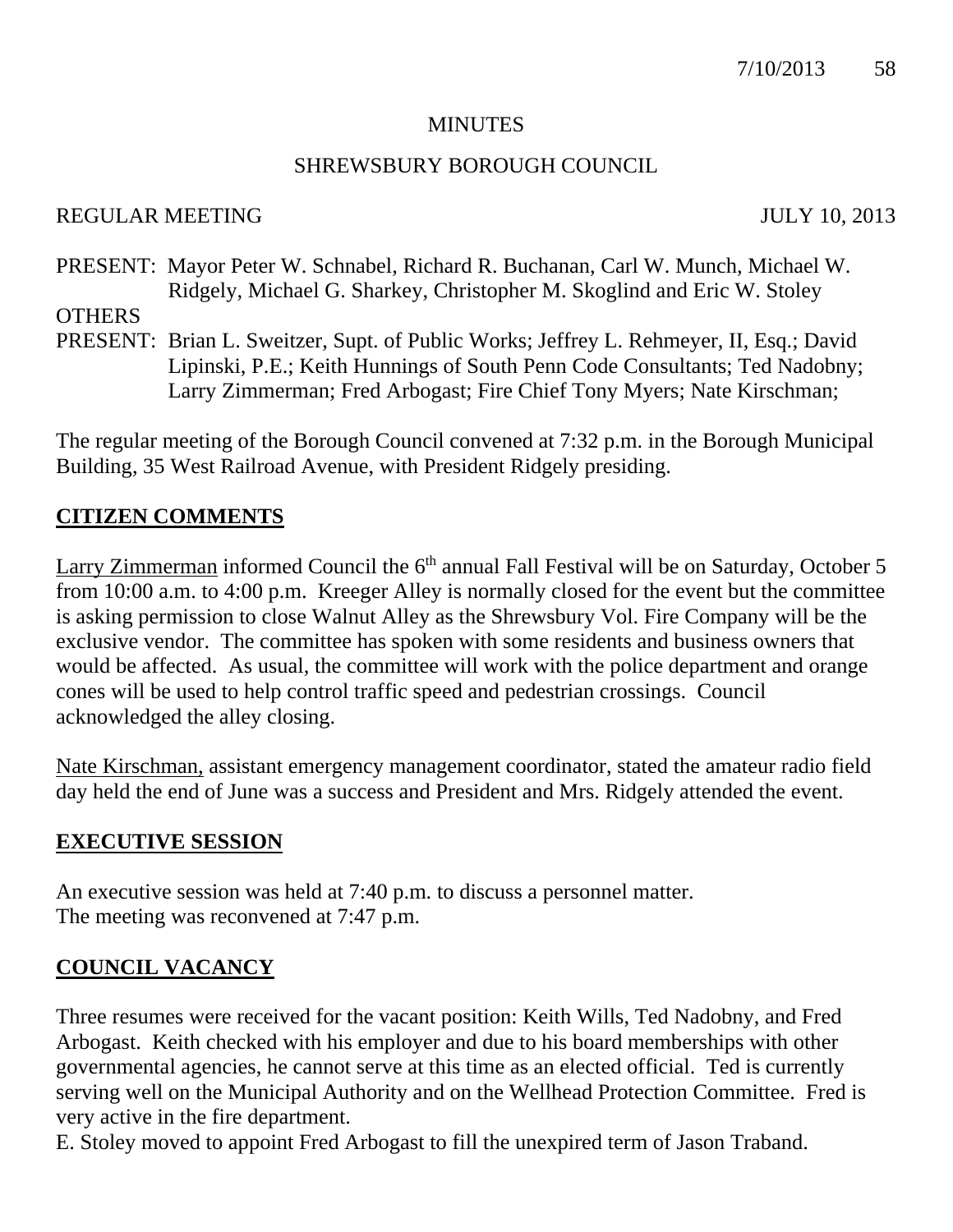C. Munch seconded. The motion carried with all in favor.

Council thanked Ted for his interest and will keep him in mind for any future vacancies. Fred will serve until the end of the year under Jason's term but will need to file to run in the November general election. His name will be given to the York County Republican Committee.

Mayor Schnabel issued the Oath of Office to Fred and he was seated.

# **APPROVAL OF MINUTES**

The minutes of the June 12, 2013, meeting were approved by unanimous consent by those who were at the meeting.

### **APPROVAL OF EXPENDITURES AND REPORT OF ACCOUNTS**

C. Skoglind moved to approve the June expenditures and report of accounts. M. Sharkey seconded. The motion carried with all in favor.

# **BILL LIST**

The bill list for June was presented: General account: check numbers 11724 thru 11766 ; Water account: check numbers 4985 thru 4997; Sewer account: check numbers 4654 thru 4665; Highway Aid: check number 873.

- C. Skoglind moved to approve the June bill list.
- E. Stoley seconded. The motion carried with all in favor.

# **PAYROLL REGISTER**

- C. Skoglind moved to approve the June 10 and 21 payroll registers.
- E. Stoley seconded. The motion carried with all in favor.

# **SUBDIVISION AND LAND DEVELOPMENT BUSINESS**

### Heathcote Glen II Final Plan

Final plan approval was rescinded at the February 13, 2013, meeting due to failure to follow through with bonding/improvements and for unpaid fees. Phil Robinson submitted a request to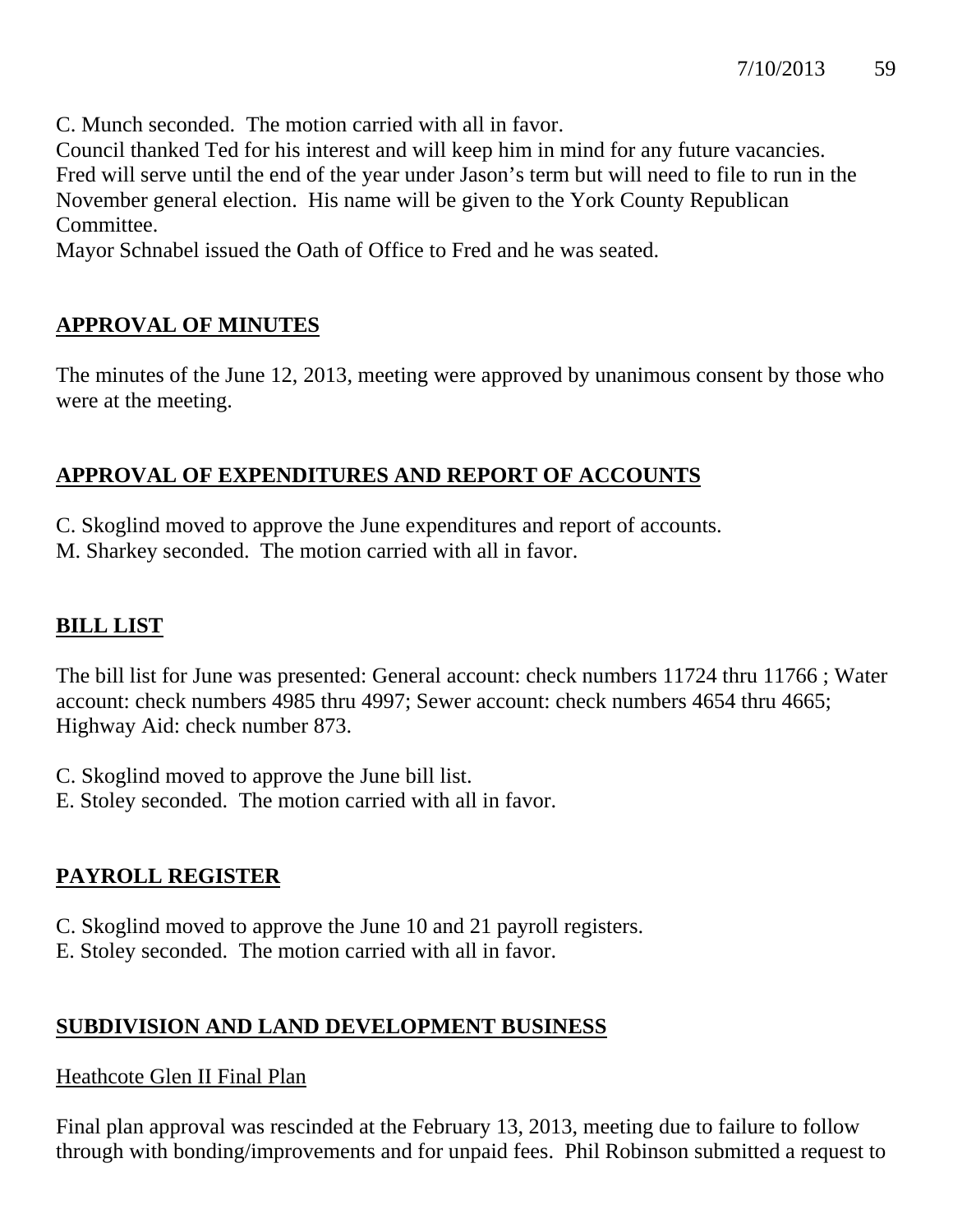have the plan re-approved and paid the \$300.00 filing fee. Phil was not at the meeting as he was attending a meeting at Shrewsbury Township. Since there is a new Council member who is not familiar with the plan, Council will table the plan and discuss it later if Phil comes to the meeting.

Since the plan has not changed, Council will waive the regular plan procession and the plan will go straight to Council for the re-approval.

E. Stoley moved to table the re-approval of the final plan as Council needs to hear again what waivers were requested, is the bond in place, what is the status of the improvements, have inspections passed, and a waiver for the shortened process is needed. There will be a joint bond.

(The plan was discussed later in the meeting after Phil arrived.)

### **Southern Regional Police Commission** – Richard R. Buchanan

Buck reported discussions with Stewartstown Borough are continuing. There is a meeting tomorrow evening to discuss more financial details. Stewartstown Borough has asked that their police clerk be hired should it join. The next step is for a public meeting to be held in Stewartstown Borough.

Buck said based on time records from October 1 thru May 30, our patrol time may have decreased about one percent.

# **Codes Enforcement** – Keith Hunnings

Keith reported nine permits were issued in June. He has been dealing with signs including a mobile billboard sign on the back of a flatbed truck that has been driving around town and stopping at local businesses to advertise. The sign section in our Zoning Ordinance does not address the portable billboard signs or human signs. There is also a problem with numerous driveway advertising or snipe signs that are all over town and should be taken down. Keith was asked to provide a copy of the Township's sign ordinance to see if our ordinance needs to be amended.

### Day Care Center

Keith reported the day care on South Park Street did apply for a permit to replace the door and they will be asking for another permit to do some demolition and remodeling work.

### Heathcote Glen II Final Plan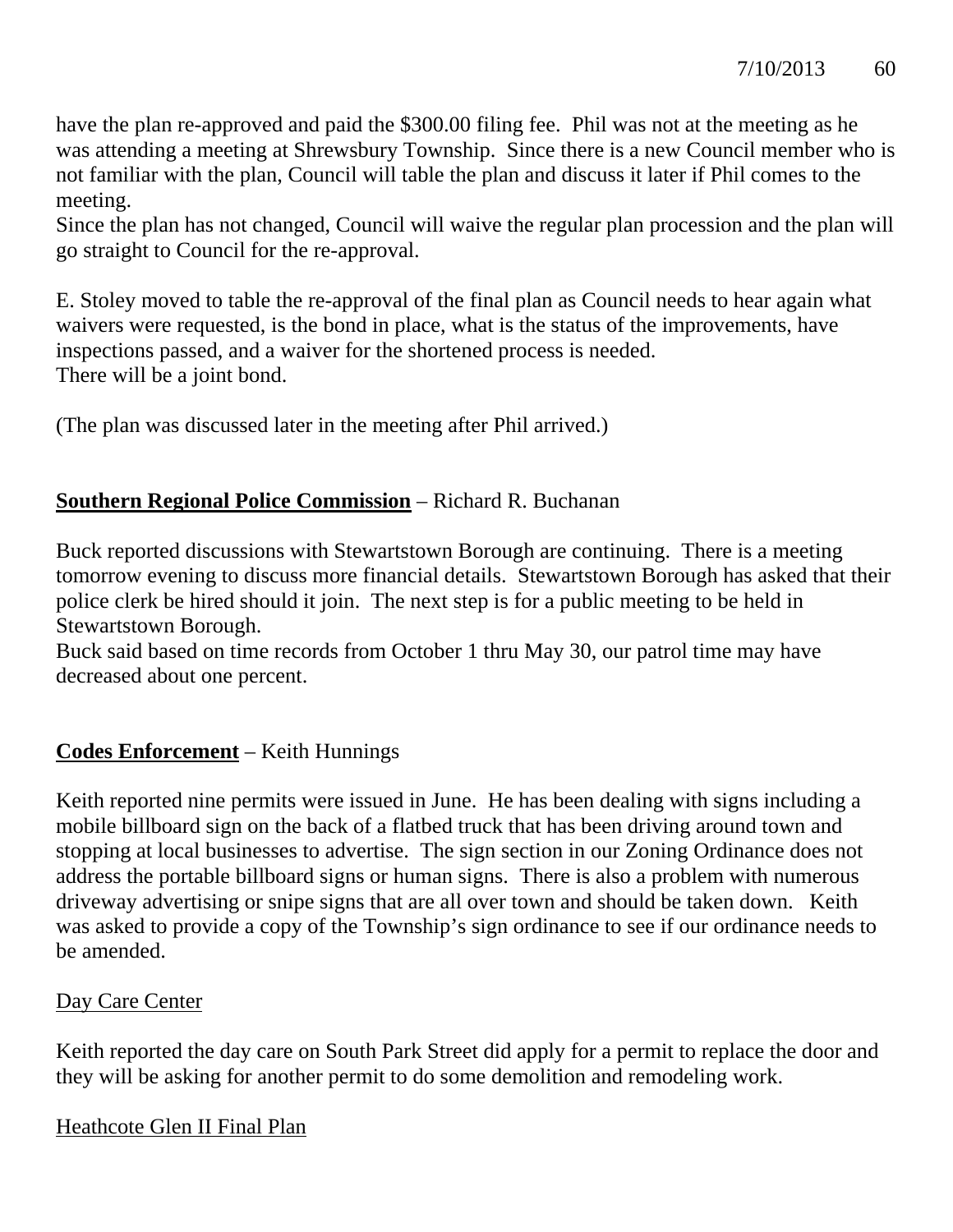Phil arrived at the meeting and discussion continued. Phil stated the majority of the water and sewer lines are in and the roadway will be started tomorrow with paving being done in about two weeks. The top coat will not be installed. E. Stoley stated that if the plan is re-approved this evening, it would need to include a bond for the amount of the improvements agreed on previously. If Council waits until next month, the bond could be for the amount of the outstanding improvements. Phil agreed to wait until next month and he was asked to make a short presentation, review any waivers previously requested, ask for a waiver for the shortened process, give an update on inspections for improvements(including Shrewsbury Township), and a bond amount(or an actual joint bond in place) for the outstanding work.

### **Water & Sewer** – Richard R. Buchanan

### Blouse Well SRBC Test

The Susquehanna River Basin Commission directed the Borough to wait to perform the 72-hour pump test due to the recent significant rains.

### Smith Well SRBC Test

Kohl Brothers will be re-installing the well pump next week to prepare for the 72-hour pump test.

### Well Re-Permitting Costs to Date

The costs to date are approximately \$100,000.00. Council gave Buck approval to send a letter that these requirements are driving the costs for water up which need to be passed on to the rate payers. A copy of the letter will be sent to all of our representatives and Rep. Stan Saylor.

### Radio Communications

Nate Kirschman volunteered to check the feasibility of radio communications from the well houses and sewer stations to the municipal building. Currently, phone lines are used for chlorine, security, and pump problems through a dialer system at a cost of approximately \$45.00 a month per site. Nate presented his preliminary work for the internet protocol-based private network that would include towers at the sites that would be linked. A few towers would need to be over 100 feet with the estimated cost of the tower being \$100.00 a foot. It's possible some towers could be placed on the water tanks. Nothing can block the frequency between the towers, especially leaves. The company that would provide the maintenance should also install the system. At this point in time, Council would like a feasibility study to be done for the project but to budget for this over time and perhaps do the project piecemeal. B. Sweitzer and Nate will meet with a representative from Control Systems 21.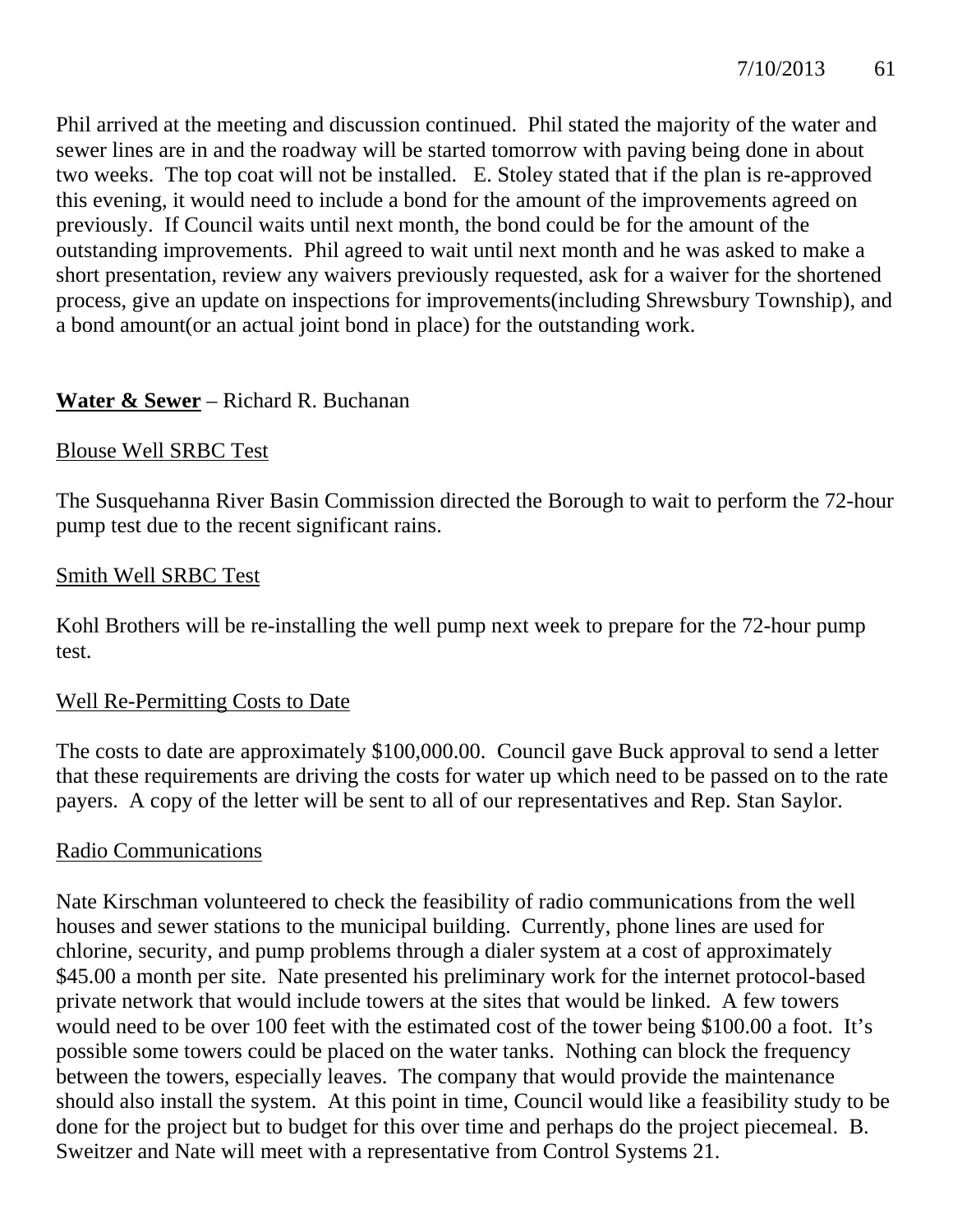### New China Restaurant Grease Discharge

The sewer line behind the shopping center is televised every year due to the past illegal discharges over the years. The line is clogged with grease again and this is the fourth offense. The shopping center was billed for costs and a fine for the third offense in 2007. According to the manifest from Kline's Services, the company notified the restaurant that the baffle in the trap was broken. The line was vactored on July 1. The Municipal Authority recommended a bill be sent for reimbursement for flushing and televising the sewer line, to fine the shopping center for \$1,000.00 for the fourth offense, and to advise the restaurant to install a larger, outside grease trap that is easier to maintain.

R. Buchanan moved that an invoice be sent for the \$1,000.00 fine and for all costs, requirement of a larger, outdoor greasetrap with monthly inspections being made and if there is a violation, a \$1,000.00 fine be issued for each violation. In the meantime, the baffles must be repaired. E. Stoley seconded. The motion carried with all in favor.

### Eagle Machining Illegal Sewer Discharge

Eagle Machining at 15894 Elm Drive has a cutting process with a garnet stone and the slurry from that process clogged the sewer main and affected the Deer Creek sewer pump station. Kline's Services flushed and removed the material from the sewer line on July 2. The Public Works Department is replacing the sewer station filters (\$17.18 each) every three or four weeks and three pump motor seals (\$600.69 each) this year. Two representatives from Eagle Machining were at the Municipal Authority meeting who stated they have ordered a new pretreatment system. The Authority recommended Eagle machining reimburse the Borough for all expenses in lieu of a fine since they have been cooperative. The total costs were a little over \$7,000.00.

### Water and Sewer Rates

Buck said it appears the water rates are on target based on the first and second quarters but sewer rates may not have come down quite enough.

### New Freedom Borough's Grant Request

The Secretary was contacted by Dennis Sarpen from New Freedom Borough's Council who requested the number of customers there are in Shrewsbury and Hopewell Townships as they are applying for a grant to help pay for reduction of their I & I problem in order to free capacity. They are still investigating selling EDUs to Johnson Controls at the Stonebridge Business Park in Hopewell Township.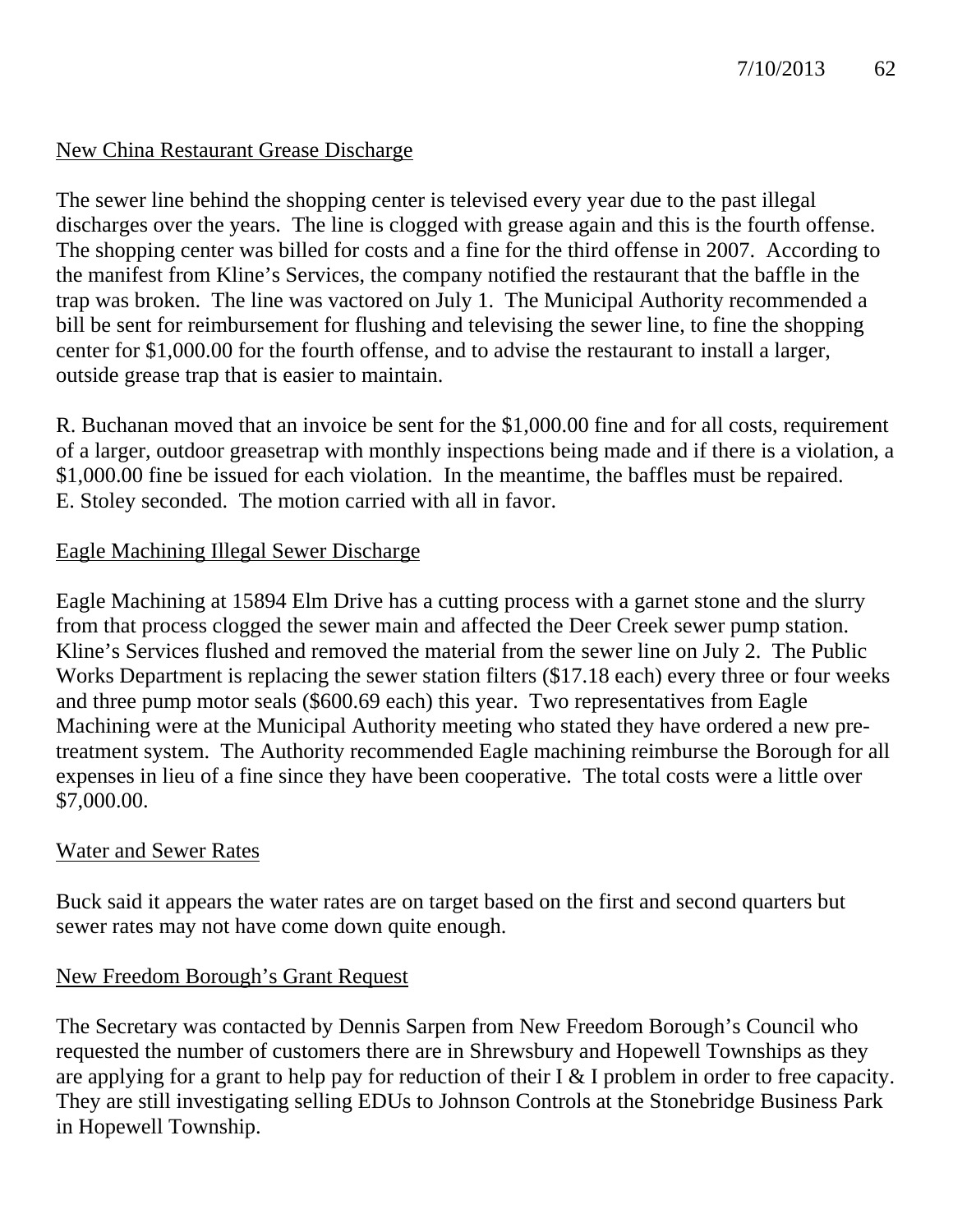Sol. Rehmeyer was asked to send a letter to New Freedom Borough to confirm that the plant has the capacity promised to us and to confirm what lost capacity would be regained by fixing their I & I. We expect that New Freedom Borough will not exceed the amount of capacity in the plant and then approach us in the future that they need to expand and want the Borough and Authority to help pay for expansion.

### Sewer Flat Rate Customers

Out of 21 flat rate sewer customers, there are six remaining. They received their fourth notice last week along with their quarterly bill.

### **Public Roads & Lighting** – Eric W. Stoley

### Bridle Road Paving

We are still waiting for Kinsley Construction to notify us as to when paving will begin. The residents will be notified once a date is given.

### West Clearview Drive Storm Pipe

The materials will be priced and ordered for the project this month. Holley & Associates will apply for the PennDOT permit.

### Shrewsbury Square Signs

The management at the shopping center was notified that signs at the Chick-fil-A exit were not there. Replacement signs for "No Left Turn" and "No Trucks Allowed" were ordered by the shopping center at the exit onto Mount Airy Road.

### Intersection of Mount Airy Road and Buchanan Drive (Township)

M. Sharkey stated he heard from some residents about the unsafe intersection involving a fence at Mount Airy Road and Buchanan Drive. Residents should call the Township about this intersection.

# **Public Lands, Buildings and Finance** – Christopher M. Skoglind

### Audit Report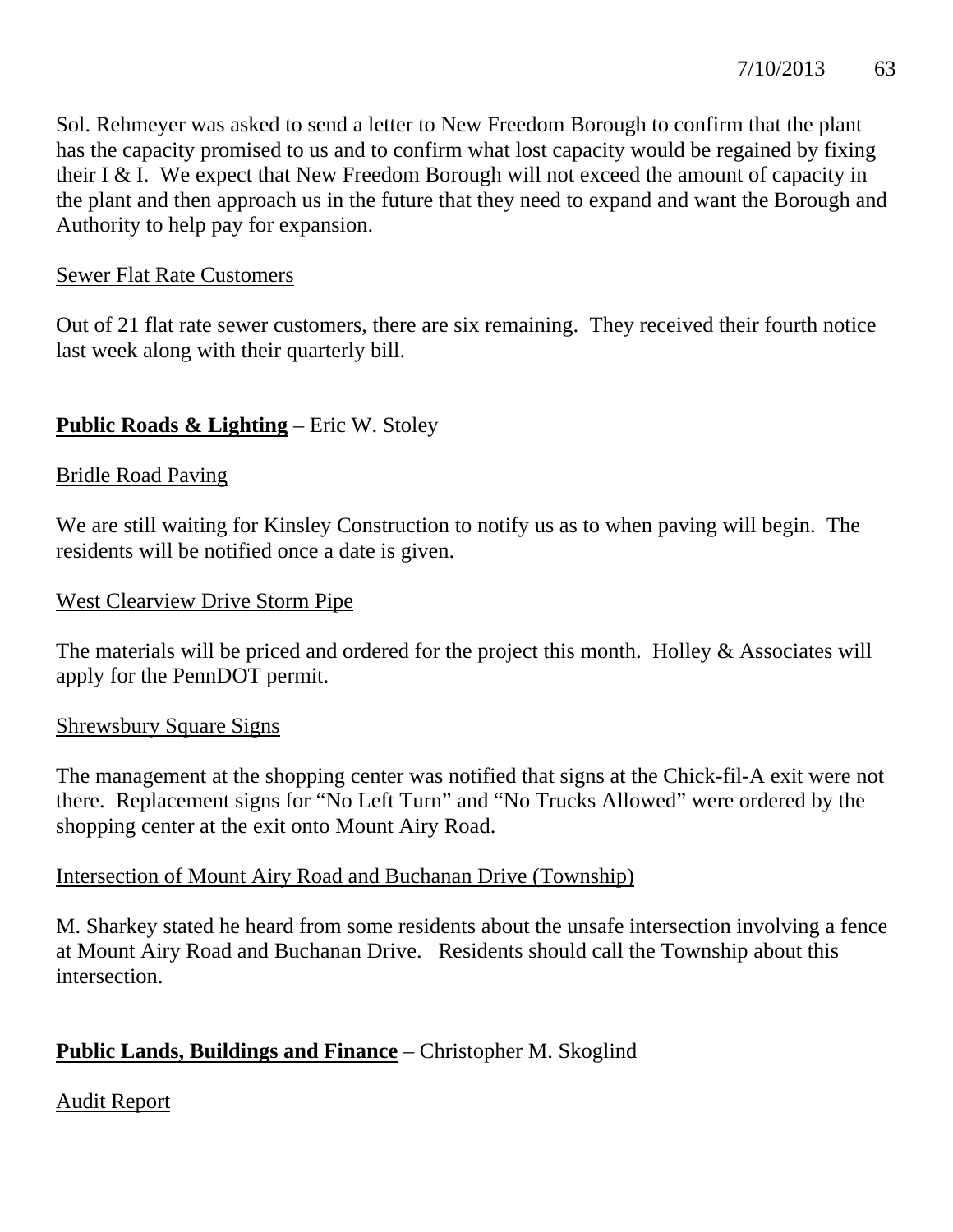C. Skoglind reported that he, C. Munch and M. Ridgely met with the auditor to review the preliminary audit report and there were no findings. He will call for a vote on the final audit report at next month's meeting.

# Truck and Plow

The amount of \$100,000.00 was budgeted to replace the 1992 dump truck and plow. The bed of the truck and an electrical problem need to be repaired. Three trucks were priced and the one that would suit our needs best is a Freightliner truck with a stainless body at a price of \$135,184.00 through Co-Stars that would include the plow and cinder spreader. Since the 1992 truck would sell for less than \$10,000.00 and needs work, it was the consensus of Council to proceed with the purchase of a new truck.

R. Buchanan moved to purchase a new Freightliner truck with a stainless body at a price of \$135,184.00.

E. Stoley seconded. The motion carried with all in favor.

### Minnie Sweeney Tribute

The family of Minnie Sweeney has offered to place a memorial bench and plaque at Sweeney Park. The best location would be behind the park entrance facing the basketball court. The Public Works Department would need to install the concrete footing for the bench.

C. Skoglind moved to proceed with the Sweeney family donation and that the Public Works Department install the concrete footing.

C. Munch seconded. The motion carried with all in favor.

### Scout House Extermination

Flying ants were sprayed at a cost of \$235.00.

# **ENGINEER'S REPORT**

### Stormwater Ordinance

A work session was held last month. Council has copies of the ordinance and at next month's meeting, a vote will be taken to advertise the ordinance for adoption at the September meeting.

### Community Block Grant, Sewer Work Southern Farms

The amount of \$47,194.45 is being retained to complete the project. One lateral needs to be lined and sealed to the main line. This does not include the cost for the ten additional laterals to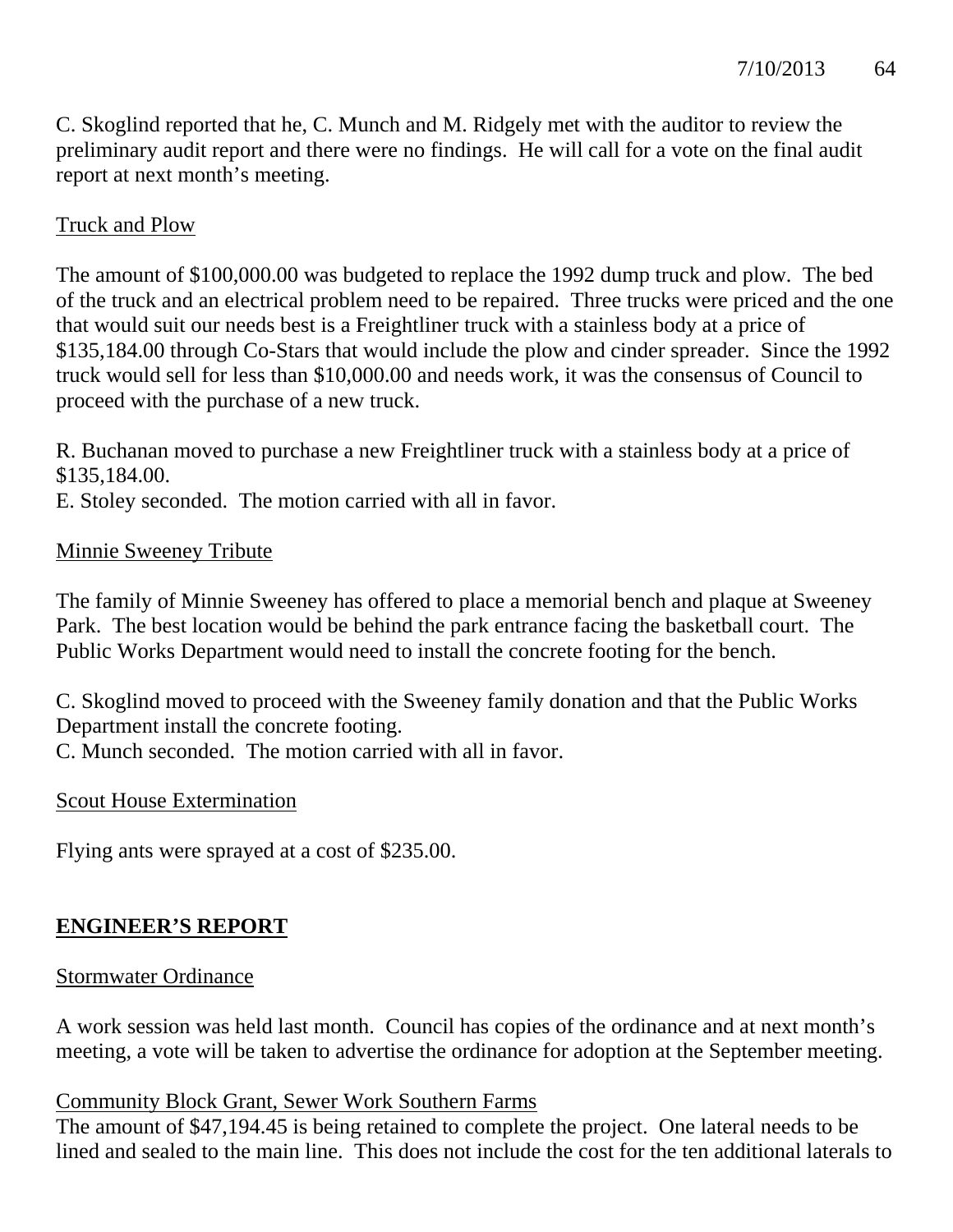be lined. SWERP, Inc. submitted an invoice for additional laterals and it is recommended the amount of \$30,805.39 be paid to SWERP, Inc. The amount of \$47,194.45 will continue to be held until the lateral liners are sealed to the main liners.

C. Skoglind moved to authorize payment in the amount of \$30,805.39 to SWERP, Inc. pending review of the video by Eng. Lipinski.

R. Buchanan seconded. The motion carried with all in favor.

### Brookview Meadows Sanitary Sewer Repair

Last month, the work was awarded to DeTraglia Excavating, Inc. in the amount of \$24,650.00. The paperwork is in place and work should start the first week in August.

### Windy Hill Road Project

The Borough received a past due notice from PennDOT in the amount of \$30,445.25 which may incorrectly include an additional cost for a manhole that was improperly installed and then corrected. James R. Holley & Associations is working to get the invoice verified and corrected, if necessary.

### 95 East Forrest Avenue

Eng. Lipinski has been reviewing soil testing information as it is delivered. Eng. Lipinski has visited the site several times to view the fill and confirm the fill was being spread and compacted. To date, the fill that was received from the I-83 Maryland median meets DEP's Clean Fill requirements. The owner stated there will not be enough fill from the Maryland site and asked if crusher waste can be brought in from a quarry. Since this is considered to be impervious surface, the answer is no.

### Eitzert Development

Sol. Rehmeyer is working on the format of the surety. Eng. Lipinski has not seen the final surety estimate from RGS Associates.

### Manholes and GIS Work

The plan is complete except for corrections and information as required by B. Sweitzer and Ted Nadobny.

### Bridle Road RePaving

Kinsley Construction should begin the work at the end of July or early August.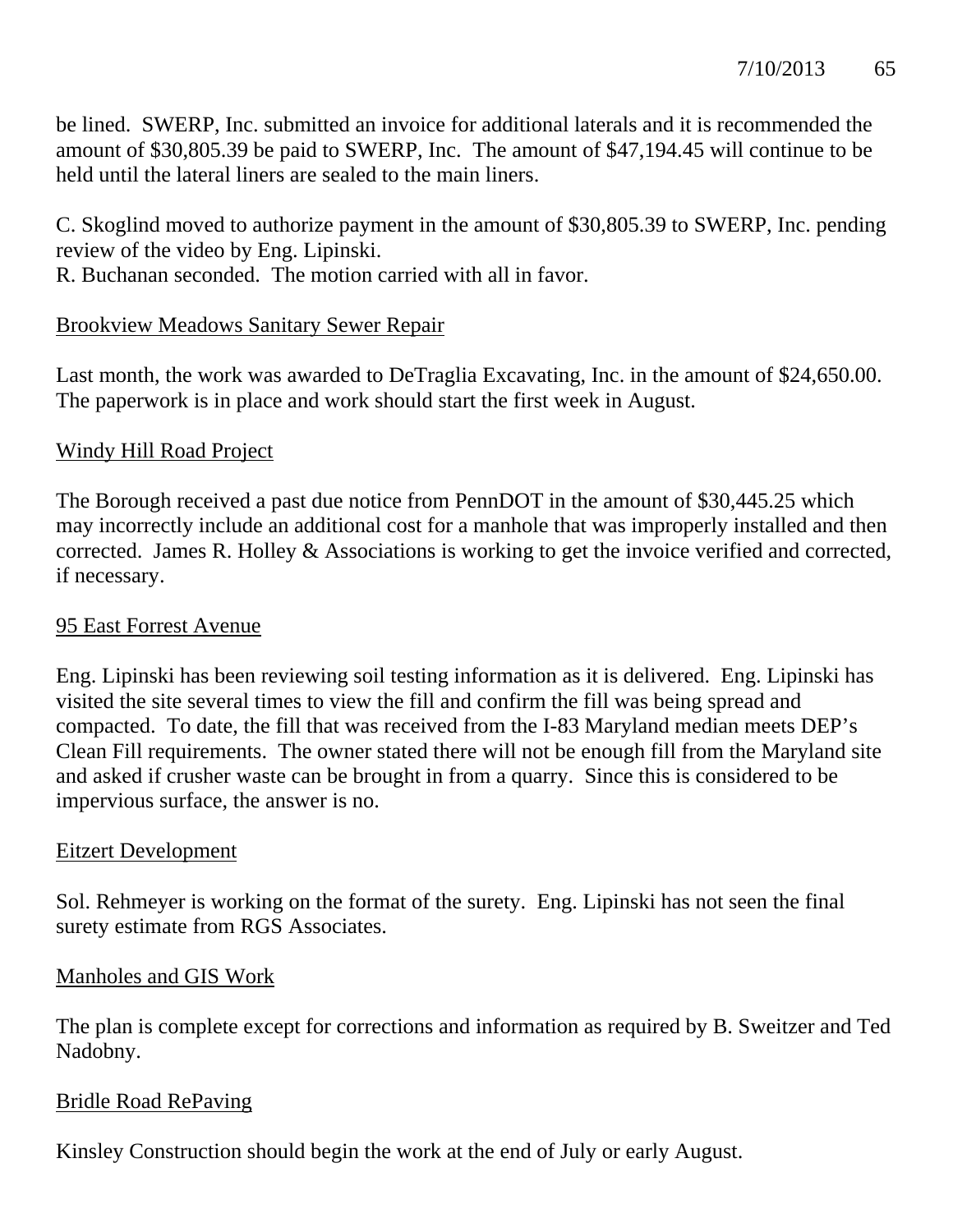### Penn Mar Recycling

Penn Mar Recycling is moving ahead with the corrections and Keith has included Eng. Lipinski's comments and concerns as part of the building permit conditions. Eng. Lipinski will work with Keith to assure all work is satisfactorily completed.

### Water System Waivers

Monitoring waivers were submitted to DEP and B. Sweitzer stated they were approved.

### Woodland Tank Exterior Repairs

Because of condensation on the tank exterior, the work should not be performed until the end of October or November. The scope of the original work has changed to include repair work such as rusted bolts and mold/mildew on the tank exterior. There will be a chemical wash on the exterior of the tank before repairs start. Bids will be put out in August or September.

### **SOLICITOR'S REPORT**

### Comast Cable Franchise Agreement

M. Sharkey moved to adopt Ordinance 2013-2 and to execute the franchise agreements. E. Stoley seconded. The motion carried with all in favor.

### Eitzert Farms

Counsel for Eitzert Farms recorded the Amended and Restated Mortgage on June 19.

### Covington Ridge III

Sol. Rehmeyer's office followed up with Richard Leatham of S & A Custom Homes to check on the status of his review of files to determine if the bond needs to be revised due to a change in expected costs for public improvements.

### Refuse and Recyclable Collection Specifications

Sol. Rehmeyer was given permission to advertise the bid specifications for a five year contract. PennDOT EDU Agreement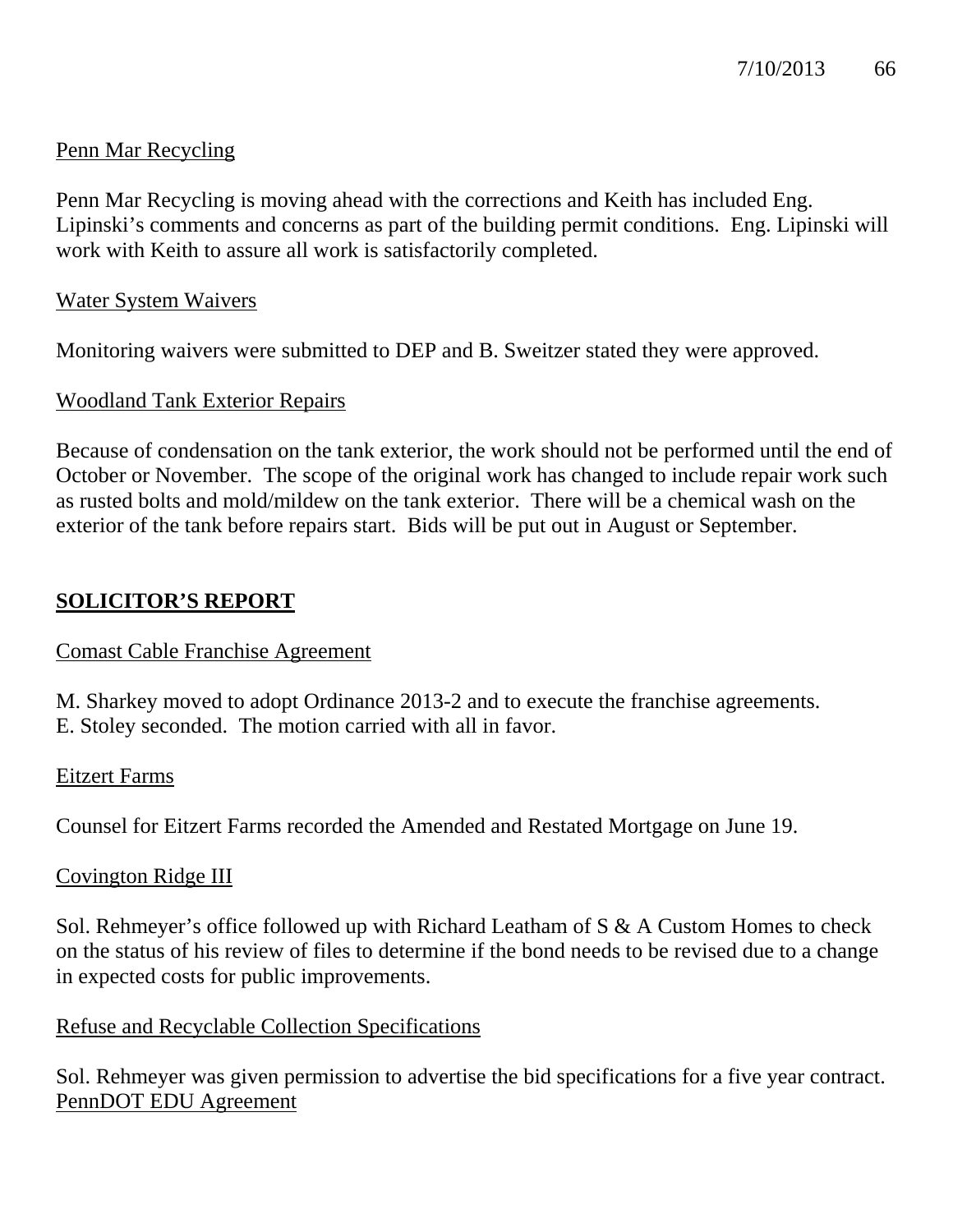PennDOT is processing the signed Agreement and is currently moving through the approval process at the Attorney General's office level. Then, it will go back to PennDOT's comptroller for issuance of a check.

### Zoning Hearing Fee Structure

A listing of what other municipalities charge for zoning hearing fees was attached to Sol. Rehmeyer's report. E. Stoley will review the listing and this will be discussed further next month.

### **Public Safety, Welfare and Personnel** – Michael G. Sharkey

### York County Hazard Mitigation Plan

M. Sharkey moved to adopt Resolution 2013-3 to adopt the County's Hazard Mitigation Plan. E. Stoley seconded. The motion carried with all in favor.

### Reimbursement for Ballfield Drag

Darin Copp submitted an invoice for reimbursement of another ballfield drag as discussed last month. The cost is \$327.97.

M. Sharkey moved to reimburse Darin Copp the amount of \$327.97. E. Stoley seconded. The motion carried with all in favor.

### Fire Company Statistics

Fire Chief Myers had submitted the response and time breakdown for the department through June 30. Tony's presentation at the York County Borough's Association meeting two weeks ago was very good and valuable.

### **Secretary's Report** – Cindy L. Bosley

### Request for a Dog Park

A resident requested the Borough consider adding a dog park. Council felt a dog park is needed more in a city or more populated area. The only room the Borough would have is at the Sweeney Park and to fence in an area next to residents' houses would probably not be appreciated by those residents. There is no money in the recreation fund for fencing and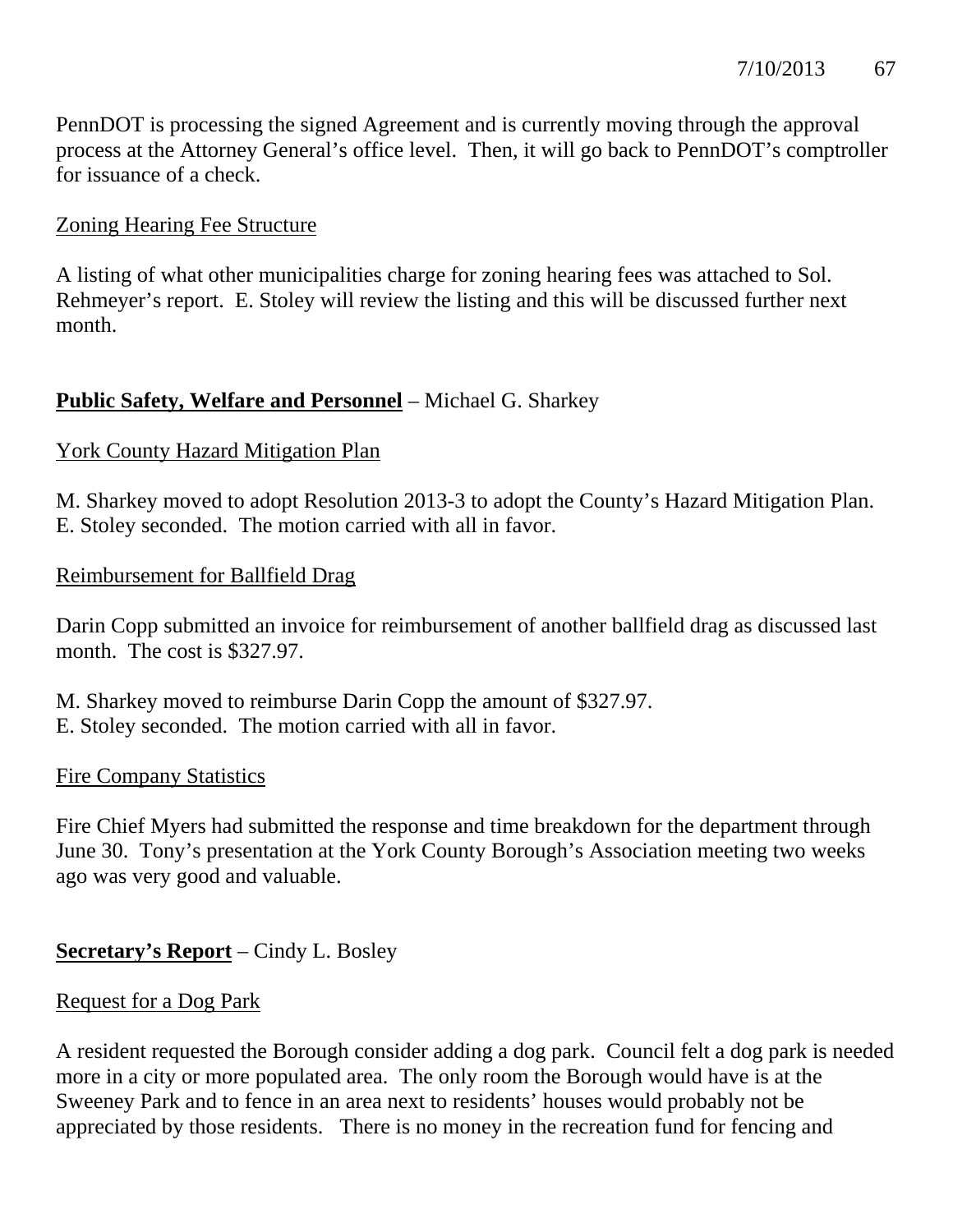Council was concerned about the ongoing maintenance that would be required by the Public Works Department.

### Hemler, ACS

Joyce Hemler sent a letter that she is retiring the end of the year and she listed three individuals who would submit a contract for the animal control work.

# **York Adams Tax Bureau** – Michael G. Sharkey

The next meeting is July 29 and M. Sharkey will not be able to attend. R. Buchanan is the alternate. M. Sharkey stated he sat in on one appeal hearing and the other appellant did not show up for the requested hearing. The report on collections was previously distributed.

### **Subdivision, Land Development & Zoning** – Eric W. Stoley

### **Planning Commission/Regional Planning Commission** – Eric W. Stoley

### **UNFINISHED BUSINESS**

### Issue Control Sheet

The form was reviewed and updated as necessary.

### **NEW BUSINESS**

### **COMMUNICATIONS**

Thank you letters for the annual donations were received from Animal Rescue, Stewartstown Senior Citizen Center, and the South Central Senior Citizen Center.

### **ADJOURNMENT**

- C. Skoglind moved to adjourn the meeting at 10:27 p.m.
- E. Stoley seconded. The motion carried with all in favor.